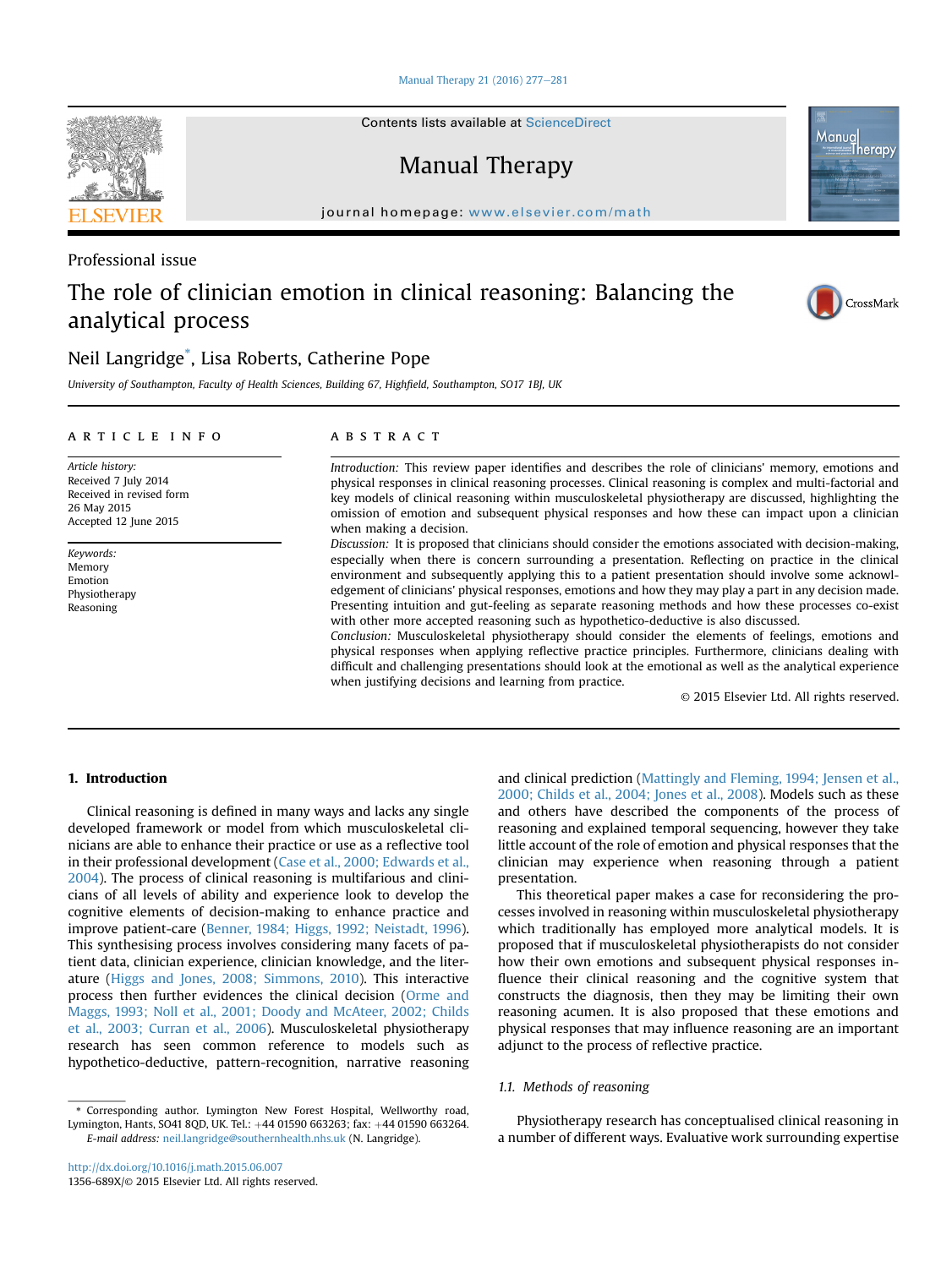and novice practice shows similarities between professions, especially in common decision-making skills [\(Mattingly, 1991;](#page-3-0) [Curran et al., 2006; Hoben et al., 2007\)](#page-3-0). Expert practice in physiotherapy has been proposed to involve a combination of knowledge, clinical reasoning, movement and virtues ([Jensen et al.,](#page-3-0) [2000](#page-3-0)), whilst "master" or expert practice when compared to novice has been shown to be separated by the ability to use time, develop frameworks, communicate, teach, and predict clinical outcomes [\(Jensen et al., 1992\)](#page-3-0). The musculoskeletal physiotherapy literature surrounding therapists and reasoning suggests that clinicians commonly may generate initial hypotheses and subsequently test them via questioning or physical examination procedures (hypothetico-deductive) in a deductive way from a general presentation resulting to one that is more specific ([Jones,](#page-3-0) [1995, 1997; Loftus and Smith, 2008\)](#page-3-0). They attempt to recognise clinical patterns that have been experienced before (patternrecognition) ([Patel et al., 1997](#page-4-0)), clinicians may create an understanding of the patient story (narrative reasoning) ([Mattingly,](#page-3-0) [1991; Mattingly and Fleming, 1994\)](#page-3-0) or identify a number of clinical variables that when presented together suggest a treatment plan (clinical prediction) [\(Childs et al., 2004\)](#page-3-0). In addition to these commonly cited musculoskeletal models there are other less familiar methods of reasoning identified such as ethical and procedural: Ethical reasoning requires the knowledge of ethical principles, codes of conduct and professional standards and applies these when confronted by a clinical dilemma ([Barnitt and](#page-3-0) [Partridge, 1997; Edwards and Delany, 2008](#page-3-0)). Ethical reasoning is also associated with issues such as confidentiality, whistleblowing or clinical decisions surrounding the most appropriate intervention to choose ([Clawson, 1994](#page-3-0)). Procedural reasoning explores how therapists assess the physical performance of patients' (such as climbing stairs) and then subsequently links this to the integration of home adaptation/equipment into the diagnosis and plan ([Fleming, 1991\)](#page-3-0). The models above suggest that musculoskeletal physiotherapy reasoning is commonly a rational analytical process with a lack of emphasis on clinician emotion and its possible effects on cognition.

#### 1.2. Cognition and emotional markers

It is recognised that the process of decision-making at a cognitive level has been purported to involve stimuli, interpretation, reaction, and evaluation of outcome, whilst acknowledging the role of personal experience [\(Ullsperger and von Cramon, 2006; Sailer](#page-4-0) [et al., 2007; Croskerry, 2009; Ellamil et al., 2012](#page-4-0)). Furthermore, this cognitive process is reported to be assisted by emotion-related signals, known as emotional/somatic markers ([Velasquez, 1998\)](#page-4-0). Emotional/somatic markers can be described a homeostatic changes that occur in different levels of the brain and body in given situations, and link the body to the emotional response ([Dunn et al.,](#page-3-0) [2006](#page-3-0)). When making decisions an emotional reaction to an option is generated and is suggested to create what is known as an emotional/somatic marker which includes sensations from the viscera, skeletal and smooth muscles. These markers are suggested to serve as an indicator of the value of what is represented, and are linked to the emotional areas of the brain thus creating a marker which has physical and emotional components ([Damasio et al.,](#page-3-0) [1996; Bechara and Damasio, 2005\)](#page-3-0).

This process is in contrast to economic theory which suggests decisions are devoid of emotion and are led by a rule-based approach assessed over a period of time ([Kim and Lee, 2011\)](#page-3-0). Rule-based decision-making requires conscious weighing of the options available, whilst taking a slower, reasoned approach to-wards alternatives ([Bunge, 2004](#page-3-0)), whereas the emotional/somatic marker theory suggests emotions can rapidly guide or bias our

#### decisions and may have a supportive role in faster decision-making ([Damasio et al., 1996; Bechara and Damasio, 2005\)](#page-3-0).

Some health-related decisions appear stressful and happen quickly, yet these still require confidence in an outcome, based on the rapid interpretation of the clinical scenario. For example, in an emergency situation, a deliberate rule-based approach may not be appropriate as a quick decision is needed as length of time could have a detrimental effect on outcome, unlike a decision involved in long-term condition management which can be considered over a protracted time period. An example in the musculoskeletal literature of a fast decision system are clinical prediction rules which enable the identification of common variables to support a decision yet this rule-based system fails to acknowledge clinicians beliefs and experiences upon the decision made. Decision-making, whether fast or slow, requires interpretation of the information, and the clinician reaction to the consequence of this decision may be psychological, emotional, physical, or perhaps all [\(Krawczyk,](#page-3-0) [2002](#page-3-0)).

The emotional component that inter-links with the cognitive element of the clinical examination is generated by the clinicians' empathy and the ability to interpret and appreciate the patient experience enhancing the patients' sense of being listened to and understood ([Mattingly, 1991; Orme and Maggs, 1993](#page-3-0)). This clinician and patient relationship has been described as intuitive practice ([English, 1993; Smith et al., 2004; Gore and Sadler-Smith, 2011\)](#page-3-0) and is well documented in nursing literature. A qualitative study that explored the opinions and beliefs of nurses' intuition, suggested that it is an interaction of attributes including: expertise; knowledge; personality; and the environment ([McCutcheon and](#page-3-0) [Pincombe, 2001](#page-3-0)).

Within musculoskeletal physiotherapy there is a lack of reference towards the role of intuition and "gut feeling" which have been noted with greater reference in the nursing and medical literature. Intuition has been described as emotional awareness ([Strick and Dijkstrerhuis, 2011\)](#page-4-0), and "intuitive knowing" ([Smith](#page-4-0) [et al., 2004\)](#page-4-0), whilst gut-feeling has been highlighted as a mechanism for describing unease, and a signal to be more deliberate in decision-making for assessing patient cases ([Woolley and](#page-4-0) [Kostopoulou, 2013](#page-4-0)). This gap in the literature suggests that the cognition required to make a decision may involve clinicians' emotions and subsequent physical reactions such as a stress response, which has been demonstrated in other forms of decisionmaking, as yet this is to be acknowledged in musculoskeletal physiotherapy.

Intuitive thought is suggested to be a sub-conscious decision process that is difficult to conceptualise but linked to emotion ([Hammond, 1996\)](#page-3-0), whilst remaining largely invisible when attempting to articulate it [\(Standing, 2008\)](#page-4-0). [Strick and Dijkstrerhuis](#page-4-0) [\(2011\)](#page-4-0) suggest that intuition uses senses, feelings and thoughts to provide a depth of understanding that is linked to emotions. A study that explored this further asked 63 participants to analyse information regarding the choice of selecting an apartment under different circumstances. One apartment was "loaded" to be the more attractive option based on its facilities suggesting this would lead to a feeling of that particular apartment being the right choice. The decision accuracy was reported to be 36% in the group with time to make a decision, 47% in the group without time, yet 59% in the group with time and who were also distracted ([Dijksterhuis,](#page-3-0) [2004](#page-3-0)). This result was explained as stemming from a weighting principle that gives less conscious thought the ability to link the importance of various attributes in a decision and create a sense of confidence that supports a successful outcome.

The use of emotion has classically differentiated analytical and less rational systems of decision-making [\(Damasio et al., 1996](#page-3-0)), yet there is evidence that emotion and decision-making are inter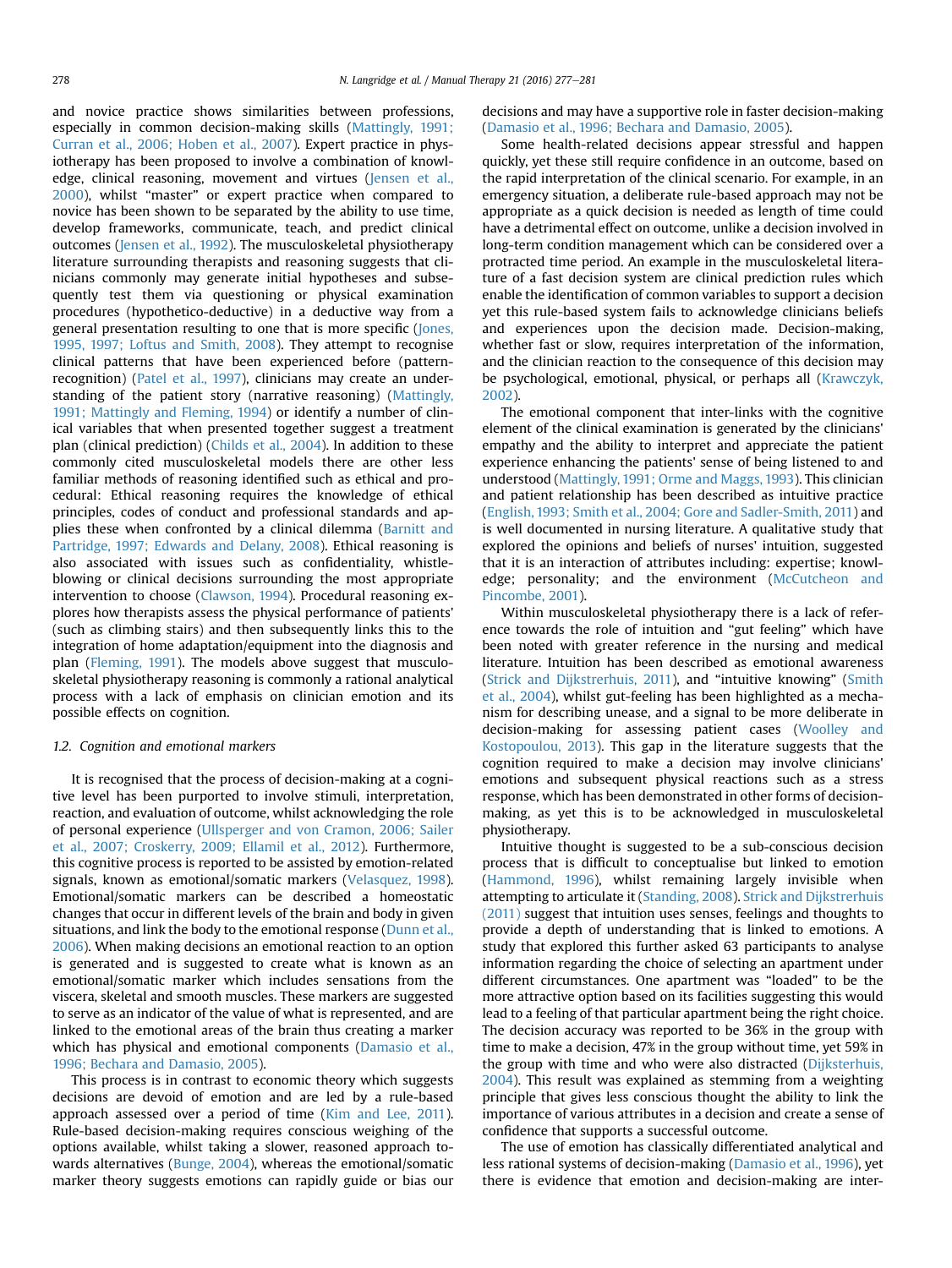linked and paying attention to our emotions may enhance the process of decision-making. Consider why recalling an earlier decision, either perceived as good or bad, no matter how long ago it was, can sometimes induce a physical reaction, as a link is made back to that marker (emotional memory) and its outcome ([Ohira,](#page-4-0) [2010\)](#page-4-0). The clinician, reflecting on a difficult/complex decision that led to a significant consequence is able to recollect and articulate those feelings when prompted to reflect on the experience. The memory linked to clinical reasoning and its relationship to a physical response (such as increased heart-rate) is a reaction felt by clinicians ([Ohira, 2010](#page-4-0)). The clinician is likely to be recalling and reacting to these experiences and whilst this knowledge has been described as patterns [\(Tanner, 2006\)](#page-4-0), it is associated patterns linked to the experience from where they were developed (i.e. previous clinical scenarios) rather than the current clinical features that are presented to the clinician that provide relevance. For example, if a current clinical scenario is linked cognitively to a previous successful or unsuccessful intervention for a specific clinical presentation then this current pattern would converge with the emotional memory that was originally stored, thereby generating a positive or negative emotional memory response as part of the pattern recognition process leading to the clinician experiencing an emotion. As therapists the importance of understanding the emotional side of the patient experience has been recognised and is considered essential to really gaining a better understanding of the patient ([Nicholas et al., 2011](#page-3-0)), it is therefore reasonable to suggest that clinicians should consider the emotional factors in relation to their own experience and reasoning processes. Memory and emotions may be relevant and important for clinicians to consider and reflect on how they impact upon the decision-making process.

#### 1.3. Physical responses to emotional markers

It has been suggested that the link between memory, emotion and physical responses such as increased sweating, or muscle tone is characterised by "associative construction". This is the reactivation, retrieval and integration of semantic, contextual and sensory components [\(Hassabis and Maguire, 2007\)](#page-3-0) such as the interaction with a patient, the integration of clinical data and the subsequent emotional or physical reaction to a clinical decision. Studies that evaluate this physical process link autonomic reactions to decisions that may have a consequence, such as losing at a game of cards. [Critchley \(2009\)](#page-3-0) suggests that autonomic arousal (physical reaction) results in physical responses (e.g. changes in heart rate/ blood pressure) occurring via the anticipation/expectation of what might happen as a consequence of a decision. One method of evaluating this reaction is via the Iowa Gambling Task (IGT), a method that simulates decision-making by asking participants to choose cards that may win or lose them money ([Bechara et al.,](#page-3-0) [1994; Northoff et al., 2006](#page-3-0)). This method has shown that advantageous decisions are responded to, before the advantageous strategy is known as skin conductance responses (SCR) are experienced prior to making a valuable decision ([Bechara et al., 1997\)](#page-3-0), suggesting that there is a sub-conscious sympathetic nervous system reaction to a decision, which could be linked to an emotional/ somatic marker. In essence, the participants were aware of the consequence of a decision autonomically/sub-consciously before they verbally offered their response to the decision-making process.

Evidence that these physical, emotional and cognitive elements are linked has been demonstrated by [Gutbrod et al. \(2006\)](#page-3-0), in a study using the IGT with participants who had experienced damage to the forebrain, resulting in amnesia. The study highlighted that with patients experiencing amnesia, SCR did not occur and there was no learning mechanism to supplement the response. Healthy controls showed anticipatory autonomic responses to a poor decision in the game. These findings suggest that associated memory is linked to the autonomic nervous system, creating visceral and physical reactions in response to decision-making. In clinical practice this would suggest that decision-making outcomes will be influenced by our physical responses (such as a sensation in the stomach) and these may precede the conscious realisation of the decision itself. What is not known is how these physical responses linked to emotion (such as anxiety) directly impact upon the decision-making process, which is now considered.

The relevance of emotional states upon physical responses and decision-making was demonstrated in a study that involved provoking a state of anxiety by asking participants to complete a letter based decision task concurrently with an intermittent uncomfortable noise ([Barrett and Armony, 2006](#page-3-0)). The researchers measured decision accuracy, as a measure of cognitive output, and SCR, as a measure of raised autonomic activity. With increased anxiety, the SCR was raised, yet the decision speed and accuracy improved, suggesting that the autonomic response heightened the cognitive ability of making a decision. It should be recognised that these methods of assessing decision-making do not fully reflect the multi-factorial process of clinical decisions and therefore only provide a linear understanding. Autonomic arousal, according to [Critchley \(2005\),](#page-3-0) is based around the role of anticipation feedback, which is then re-enforced with a physiological reaction, such as heart-rate or sweating. This could be suggested to enhance learning, as the memory of that decision will have a combined and linked physiological and emotional marker. It also suggests that the cognitive, autonomic and physical responses create a consciousness of thought which give the decision more relevancy as the systems activated here all contribute to confidence in the decision. Therefore, when clinicians sense pressure and anxiety it can improve decision-making in certain scenarios. These physiological changes to sub-conscious pressure/anxiety and cognitive effort have been described as "gut feelings" [\(Stolper et al., 1996\)](#page-4-0), and are suggested to be linked emotionally to stress, dependent on whether the associative memory can confirm whether the decision is advantageous ([Critchley et al., 2001\)](#page-3-0). It is therefore possible that gutfeeling/visceral responses may heighten awareness, if the decision is believed to affect safety or is seen as especially important. Clinicians may therefore use these physical feelings to guide a decision in cases where there is concern, such as a clinical presentation of a patient with red flags.

Clinicians perhaps need to take into account the responses in their own visceral and emotive systems and how they potentially affect the feelings of right and wrong, and then consider testing those responses cognitively to judge relevance in order to make it a more conscious retrieval of information informing an explicit decision. This is likely to involve intuition and or gut-feeling processes that are best described in terms of cognitive and visceral physical responses.

Therefore, when considering how intuition and gut-feeling compare to more analytical models of clinical reasoning such as hypothetico-deductive and pattern recognition, it appears that a clinician needs to consider their own emotive and physical response components to the cognitive process of reasoning. Consider the clinician who had a very negative experience with a certain presentation: This could range from a mis-diagnosis, not recognising serious pathology, or perhaps ineffective communication with a patient. If a similar scenario were to emerge again it could influence the clinician, for example creating hyper-vigilance or anxiety that may raise an index of suspicion [\(Siegert and](#page-4-0) [Taylor, 2004\)](#page-4-0). Consider the clinician who has suspected a mechanical back pain and after time it emerges that the patient had something more sinister. As the clinician reflects, this could create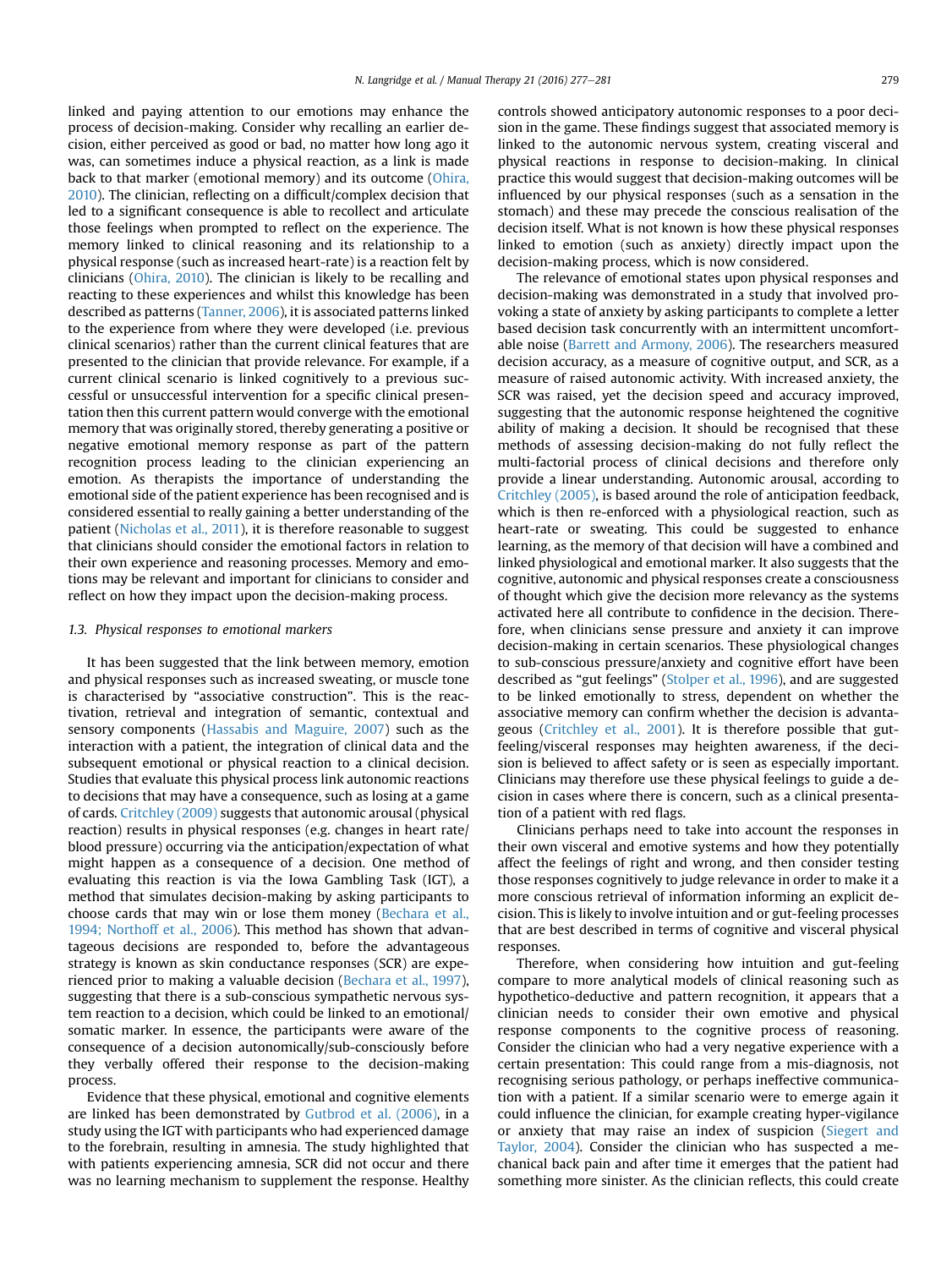<span id="page-3-0"></span>concern and would be "marked" in the memory more so than the mechanical low back pain presentation which followed an expected clinical trajectory. The clinician, who has success with an assessment and interaction involving a specific clinical case, will have the response of confidence the next time they engage with a similar clinical presentation. There is little acknowledgement of emotion in many clinical reasoning models, yet within decision-making and reflective practice perhaps it needs greater representation.

As clinicians working within a bio-psychosocial model of health-care it is perhaps time to reflect this on our own clinical decision-making, and accept the bio-psychosocial influence on our own decision-making processes. The clinician should acknowledge how their reactions, and experiences, when contextualised may affect clinical reasoning in a positive way. It is perhaps timely to suggest that a further hypothesis category is needed to represent this influence on clinical reasoning to enable clinicians to give credibility to intuitive reaction, gut-feelings and physical/ emotional responses.

#### 2. Conclusion

Clinical reasoning in musculoskeletal physiotherapy has been understood and presented as an analytical process, with limited reference to associative emotions and physical responses. Hypothetico-deductive, pattern recognition, narrative and clinical prediction models are examples of models that do not challenge the clinician to consider their gut-feelings, intuitions, emotions, and physical responses to decision-making. Clinicians are expected to clinically reason based on the clinical/person centred data, when sometimes these decisions provoke fear, concern and a "feeling" that something is not correct within the clinicians themselves. The evidence from studies of decision-making highlights that conscious analysis is under-pinned by physical and emotional responses, that when used effectively can enhance reasoning. Physiotherapy practice could be enhanced in the knowledge that some decisions are influenced by clinicians emotions and physical reactions associated with the decision-making process. These emotions potentially are linked to personal, clinical, and life experiences of the clinician, therefore it is the task of the clinician to then delve deeper into their reasoning to explore these and how they influence their clinical practice. Armed with the research presented here, the authors challenge physiotherapists to identify their own emotions, fears and beliefs when formulating their clinical decisions, and consider the impact of those feelings when exploring the process of reflective practice. When considering a clinical presentation the clinician should be reactive to the less analytical methods of decision-making and be able to acknowledge the role of gut-feeling and intuition in their practice.

#### References

- [Barnitt R, Partridge C. Ethical reasoning in physical therapy and occupational](http://refhub.elsevier.com/S1356-689X(15)00136-8/sref1) therapy. Physiother Res Int  $1997;2(3):178-92$ .
- Barrett J, Armony JL. The infl[uence of trait anxiety on autonomic response and](http://refhub.elsevier.com/S1356-689X(15)00136-8/sref2) [cognitive performance during an anticipatory anxiety task. Depress Anxiety](http://refhub.elsevier.com/S1356-689X(15)00136-8/sref2) [2006;23\(4\):210](http://refhub.elsevier.com/S1356-689X(15)00136-8/sref2)-[9](http://refhub.elsevier.com/S1356-689X(15)00136-8/sref2).
- [Bechara A, Damasio AR, Damasio H, Anderson SW. Insensitivity to future conse](http://refhub.elsevier.com/S1356-689X(15)00136-8/sref3)[quences following damage to human pre-frontal cortex. Cognition 1994;50:](http://refhub.elsevier.com/S1356-689X(15)00136-8/sref3)  $7 - 15.$  $7 - 15.$  $7 - 15.$  $7 - 15.$
- [Bechara A, Damasio H, Tranel D, Damasio AR. Deciding advantageously before](http://refhub.elsevier.com/S1356-689X(15)00136-8/sref4) [knowing the advantageous strategy. Science 1997;275\(5304\):1293](http://refhub.elsevier.com/S1356-689X(15)00136-8/sref4)-[5.](http://refhub.elsevier.com/S1356-689X(15)00136-8/sref4)
- [Bechara A, Damasio AR. The somatic marker hypothesis: a neural theory of eco](http://refhub.elsevier.com/S1356-689X(15)00136-8/sref5)[nomic decision. Games Econ Behav 2005;52\(2\):336](http://refhub.elsevier.com/S1356-689X(15)00136-8/sref5)-[72](http://refhub.elsevier.com/S1356-689X(15)00136-8/sref5).
- [Benner P. From novice to expert: excellence and power in clinical nursing practice.](http://refhub.elsevier.com/S1356-689X(15)00136-8/sref6) [Reading MA: Addison-Wesley; 1984.](http://refhub.elsevier.com/S1356-689X(15)00136-8/sref6)
- [Bunge S. How we use rules to select actions: a review of evidence from cognitive](http://refhub.elsevier.com/S1356-689X(15)00136-8/sref7) [neuroscience. Cogn Affect Behav Neurosci 2004;4\(4\):564](http://refhub.elsevier.com/S1356-689X(15)00136-8/sref7)-[79.](http://refhub.elsevier.com/S1356-689X(15)00136-8/sref7)
- [Case K, Harrison K, Roskell C. Differences in the clinical reasoning of expert and](http://refhub.elsevier.com/S1356-689X(15)00136-8/sref8) [novice cardiorespiratory physiotherapists. Physiotherapy 2000;86\(1\):14](http://refhub.elsevier.com/S1356-689X(15)00136-8/sref8)-[21.](http://refhub.elsevier.com/S1356-689X(15)00136-8/sref8)
- [Childs JD, Fritz JM, Piva SR, Erhard RE. Clinical decision making in the identi](http://refhub.elsevier.com/S1356-689X(15)00136-8/sref9)fication of patients likely to benefi[t from spinal manipulation: a traditional](http://refhub.elsevier.com/S1356-689X(15)00136-8/sref9) [versus an evidence-based approach. J Orthop Sports Phys Ther 2003;33\(5\):](http://refhub.elsevier.com/S1356-689X(15)00136-8/sref9)  $259 - 72.$  $259 - 72.$  $259 - 72.$  $259 - 72.$
- [Childs JD, Fritz JM, Flynn TW, Irrgang JJ, Johnson KK, Majkowski GR, et al. Clinical](http://refhub.elsevier.com/S1356-689X(15)00136-8/sref10) [prediction rule to identify patients with low back pain most likely to bene](http://refhub.elsevier.com/S1356-689X(15)00136-8/sref10)fit [from spinal manipulation: a validation study. Ann Intern Med 2004;141\(12\):](http://refhub.elsevier.com/S1356-689X(15)00136-8/sref10)  $920 - 8$  $920 - 8$
- [Clawson AL. The relationship between clinical decision-making and ethical decision](http://refhub.elsevier.com/S1356-689X(15)00136-8/sref11) making. Physiotherapy  $1994;80(1):10-4$ .
- [Croskerry P. Clinical cognition and diagnostic error: applications of a dual process](http://refhub.elsevier.com/S1356-689X(15)00136-8/sref12) model of reasoning. Adv Health Sci Educ  $2009;14(1):27-35$ .
- [Critchley HD. Psychophysiology of neural, cognitive and affective integration: fMRI](http://refhub.elsevier.com/S1356-689X(15)00136-8/sref13) and autonomic indicants. Int J Psychophysiol 2009:73(2):88-[94.](http://refhub.elsevier.com/S1356-689X(15)00136-8/sref13)
- [Critchley HD, Mathias CJ, Dolan RJ. Neural activity in the human brain relating](http://refhub.elsevier.com/S1356-689X(15)00136-8/sref14) [to uncertainty and arousal during anticipation. Neuron 2001;29\(2\):](http://refhub.elsevier.com/S1356-689X(15)00136-8/sref14) [537](http://refhub.elsevier.com/S1356-689X(15)00136-8/sref14)-45
- [Critchley HD. Neural mechanisms of autonomic, affective, and cognitive integration.](http://refhub.elsevier.com/S1356-689X(15)00136-8/sref15) I Comp Neurol 2005;493(1):154-[66](http://refhub.elsevier.com/S1356-689X(15)00136-8/sref15).
- [Curran MJ, Campbell J, Rugg G. An investigation into the clinical reasoning of both](http://refhub.elsevier.com/S1356-689X(15)00136-8/sref16) expert and novice podiatrists. Foot  $2006;16(1):28-32$  $2006;16(1):28-32$ .
- [Damasio AR, Everitt BJ, Bishop D. The somatic marker hypothesis and the possible](http://refhub.elsevier.com/S1356-689X(15)00136-8/sref17) [functions of the prefrontal cortex. Philos Trans R Soc Lond Ser B Biological Sci](http://refhub.elsevier.com/S1356-689X(15)00136-8/sref17)  $1996:351(1346):1413-20$  $1996:351(1346):1413-20$
- [Dijksterhuis A. Think different: the methods of unconscious thought in prefer](http://refhub.elsevier.com/S1356-689X(15)00136-8/sref18)[ence development in decision-making. J Personal Soc Psychol 2004;87:](http://refhub.elsevier.com/S1356-689X(15)00136-8/sref18) [586](http://refhub.elsevier.com/S1356-689X(15)00136-8/sref18)-98
- [Doody C, McAteer M. Clinical reasoning of expert and novice physiotherapists in an](http://refhub.elsevier.com/S1356-689X(15)00136-8/sref19) [outpatient setting. Physiotherapy 2002;88\(5\):258](http://refhub.elsevier.com/S1356-689X(15)00136-8/sref19)-[68](http://refhub.elsevier.com/S1356-689X(15)00136-8/sref19).
- [Dunn BD, Dalgleish T, Lawrence AD. The somatic marker hypothesis: a critical](http://refhub.elsevier.com/S1356-689X(15)00136-8/sref20) [evaluation. Neurosci Biobehav Rev 2006;30:239](http://refhub.elsevier.com/S1356-689X(15)00136-8/sref20)-[71.](http://refhub.elsevier.com/S1356-689X(15)00136-8/sref20)
- [Edwards I, Jones M, Carr J, Braunack-Mayer A, Jensen GM. Clinical reasoning stra](http://refhub.elsevier.com/S1356-689X(15)00136-8/sref21)tegies in physical therapy. Phys Ther  $2004;84(4):312-30$ .
- [Edwards I, Delany C. Ethical reasoning. In: Clinical reasoning in the health pro](http://refhub.elsevier.com/S1356-689X(15)00136-8/sref22)[fessions. third ed. London: Elsevier; 2008. p. 279](http://refhub.elsevier.com/S1356-689X(15)00136-8/sref22)-[90.](http://refhub.elsevier.com/S1356-689X(15)00136-8/sref22)
- [Ellamil M, Dobson C, Beeman M, Christof K. Evaluative and generative modes of](http://refhub.elsevier.com/S1356-689X(15)00136-8/sref23) thought during the creative process. Neuroimage  $2012;59(2):1783-94$ .
- [English I. Intuition as a function of the expert nurse: a critique of Benners novice to](http://refhub.elsevier.com/S1356-689X(15)00136-8/sref24) [expert model. J Adv Nurs 1993;18:387](http://refhub.elsevier.com/S1356-689X(15)00136-8/sref24)-[93](http://refhub.elsevier.com/S1356-689X(15)00136-8/sref24).
- [Fleming MH. Clinical reasoning in medicine compared with clinical reasoning in](http://refhub.elsevier.com/S1356-689X(15)00136-8/sref25) [occupational therapy. Am J Occup Ther 1991;45\(11\):988](http://refhub.elsevier.com/S1356-689X(15)00136-8/sref25)-[96.](http://refhub.elsevier.com/S1356-689X(15)00136-8/sref25)
- [Gore J, Sadler-Smith E. Unpacking intuition: a process and outcome framework. Rev](http://refhub.elsevier.com/S1356-689X(15)00136-8/sref26) [Gen Psychol 2011;15\(4\):304](http://refhub.elsevier.com/S1356-689X(15)00136-8/sref26)-[16](http://refhub.elsevier.com/S1356-689X(15)00136-8/sref26).
- [Gutbrod K, Krouzel C, Hofer H, Muri R, Perrig W, Ptak R. Decision-making in](http://refhub.elsevier.com/S1356-689X(15)00136-8/sref27) [amnesia: do advantageous decisions require conscious knowledge of previous](http://refhub.elsevier.com/S1356-689X(15)00136-8/sref27) [behavioural choices? Neuropsychologia 2006;44\(8\):1315](http://refhub.elsevier.com/S1356-689X(15)00136-8/sref27)-[24.](http://refhub.elsevier.com/S1356-689X(15)00136-8/sref27)
- [Hammond KR. Human judgment and social policy: irreducible uncertainty, inevi](http://refhub.elsevier.com/S1356-689X(15)00136-8/sref28)[table error, unavoidable justice. London: Oxford University Press; 1996](http://refhub.elsevier.com/S1356-689X(15)00136-8/sref28).
- [Hassabis D, Maguire EA. Deconstructing episodic memory with construction.](http://refhub.elsevier.com/S1356-689X(15)00136-8/sref29) [Trends Cogn Sci 2007;11\(7\):299](http://refhub.elsevier.com/S1356-689X(15)00136-8/sref29)-[306.](http://refhub.elsevier.com/S1356-689X(15)00136-8/sref29)
- [Higgs J. Developing clinical reasoning competencies. Physiotherapy 1992;78\(8\):](http://refhub.elsevier.com/S1356-689X(15)00136-8/sref30)  $575 - 81.$  $575 - 81.$  $575 - 81.$
- [Higgs J, Jones MA. Clinical decision making and multiple problem spaces. In:](http://refhub.elsevier.com/S1356-689X(15)00136-8/sref31) [Clinical reasoning in the health professions. third ed. London: Elsevier; 2008.](http://refhub.elsevier.com/S1356-689X(15)00136-8/sref31)  $p. 3 - 18.$  $p. 3 - 18.$  $p. 3 - 18.$  $p. 3 - 18.$
- [Hoben K, Varley R, Cox R. Clinical reasoning skills of speech and language therapy](http://refhub.elsevier.com/S1356-689X(15)00136-8/sref32) [students. Int J Lang Commun Disord 2007;42\(Suppl \(1\)\):123](http://refhub.elsevier.com/S1356-689X(15)00136-8/sref32)-[35.](http://refhub.elsevier.com/S1356-689X(15)00136-8/sref32)
- [Jensen GM, Shepard KF, Gwyer J, Hack LM. Attribute dimensions that distinguish](http://refhub.elsevier.com/S1356-689X(15)00136-8/sref33) [mater and novice physical therapy clinicians in orthopaedic settings. Phys Ther](http://refhub.elsevier.com/S1356-689X(15)00136-8/sref33) [1992;72\(10\):711](http://refhub.elsevier.com/S1356-689X(15)00136-8/sref33)-[22](http://refhub.elsevier.com/S1356-689X(15)00136-8/sref33).
- [Jensen GM, Gwyer J, Shepard KF, Hack LM. Expert practice in physical therapy. Phys](http://refhub.elsevier.com/S1356-689X(15)00136-8/sref34) Ther 2000:80(1):28-[43](http://refhub.elsevier.com/S1356-689X(15)00136-8/sref34).
- [Jones MA. Clinical reasoning and pain. Man Ther 1995;1\(1\):17](http://refhub.elsevier.com/S1356-689X(15)00136-8/sref35)-[24.](http://refhub.elsevier.com/S1356-689X(15)00136-8/sref35)
- [Jones MA. Clinical reasoning: the foundation of clinical practice. Part 1. Aust J](http://refhub.elsevier.com/S1356-689X(15)00136-8/sref36)
- [Physiother 1997;43\(3\):167](http://refhub.elsevier.com/S1356-689X(15)00136-8/sref36)-[70.](http://refhub.elsevier.com/S1356-689X(15)00136-8/sref36) [Jones MA, Jensen G, Edwards I. Clinical reasoning in physiotherapy. In: Clinical](http://refhub.elsevier.com/S1356-689X(15)00136-8/sref37) [reasoning in the health professions. third ed. London: Elsevier; 2008.](http://refhub.elsevier.com/S1356-689X(15)00136-8/sref37)  $p. 245 - 56$  $p. 245 - 56$  $p. 245 - 56$
- [Krawczyk DC. Contributions of the prefrontal cortex to the neural basis of human](http://refhub.elsevier.com/S1356-689X(15)00136-8/sref38) [decision making. Neurosci Biobehav Rev 2002;26\(6\):631](http://refhub.elsevier.com/S1356-689X(15)00136-8/sref38)-[64.](http://refhub.elsevier.com/S1356-689X(15)00136-8/sref38)
- [Kim S, Lee D. prefrontal cortex and impulsive decision-making. Bio Psychiatry](http://refhub.elsevier.com/S1356-689X(15)00136-8/sref39) [2011;69\(12\):11401146](http://refhub.elsevier.com/S1356-689X(15)00136-8/sref39).
- [Loftus S, Smith M. A history of clinical reasoning. In: Clinical reasoning in the health](http://refhub.elsevier.com/S1356-689X(15)00136-8/sref40) [professions. third ed. London: Elsevier; 2008. p. 205](http://refhub.elsevier.com/S1356-689X(15)00136-8/sref40)-[12](http://refhub.elsevier.com/S1356-689X(15)00136-8/sref40).
- [Mattingly C. The narrative nature of clinical reasoning. Am J Occup Ther 1991;45:](http://refhub.elsevier.com/S1356-689X(15)00136-8/sref41) [998](http://refhub.elsevier.com/S1356-689X(15)00136-8/sref41)-[1005](http://refhub.elsevier.com/S1356-689X(15)00136-8/sref41).
- [Mattingly C, Fleming MH. Clinical reasoning: forms of inquiry in a therapeutic](http://refhub.elsevier.com/S1356-689X(15)00136-8/sref42) [practice. Philadelphia: FA Davis; 1994.](http://refhub.elsevier.com/S1356-689X(15)00136-8/sref42)
- [McCutcheon HHI, Pincombe J. Intuition: an important tool in the practice of](http://refhub.elsevier.com/S1356-689X(15)00136-8/sref43) [nursing. J Adv Nurs 2001;35\(3\):342](http://refhub.elsevier.com/S1356-689X(15)00136-8/sref43)-[8](http://refhub.elsevier.com/S1356-689X(15)00136-8/sref43).
- [Neistadt M. Teaching strategies for the development of clinical reasoning. Am J](http://refhub.elsevier.com/S1356-689X(15)00136-8/sref44) [Occup Ther 1996;50:676](http://refhub.elsevier.com/S1356-689X(15)00136-8/sref44)-[84](http://refhub.elsevier.com/S1356-689X(15)00136-8/sref44).
- [Nicholas MK, Linton SJ, Watson PJ, Main CJ. Early identi](http://refhub.elsevier.com/S1356-689X(15)00136-8/sref45)fication and management of psychological risk factors ("yellow flags"[\) in patients with low back pain: a](http://refhub.elsevier.com/S1356-689X(15)00136-8/sref45) reappraisal. Phys Ther  $2011;91(5):1-17$ .